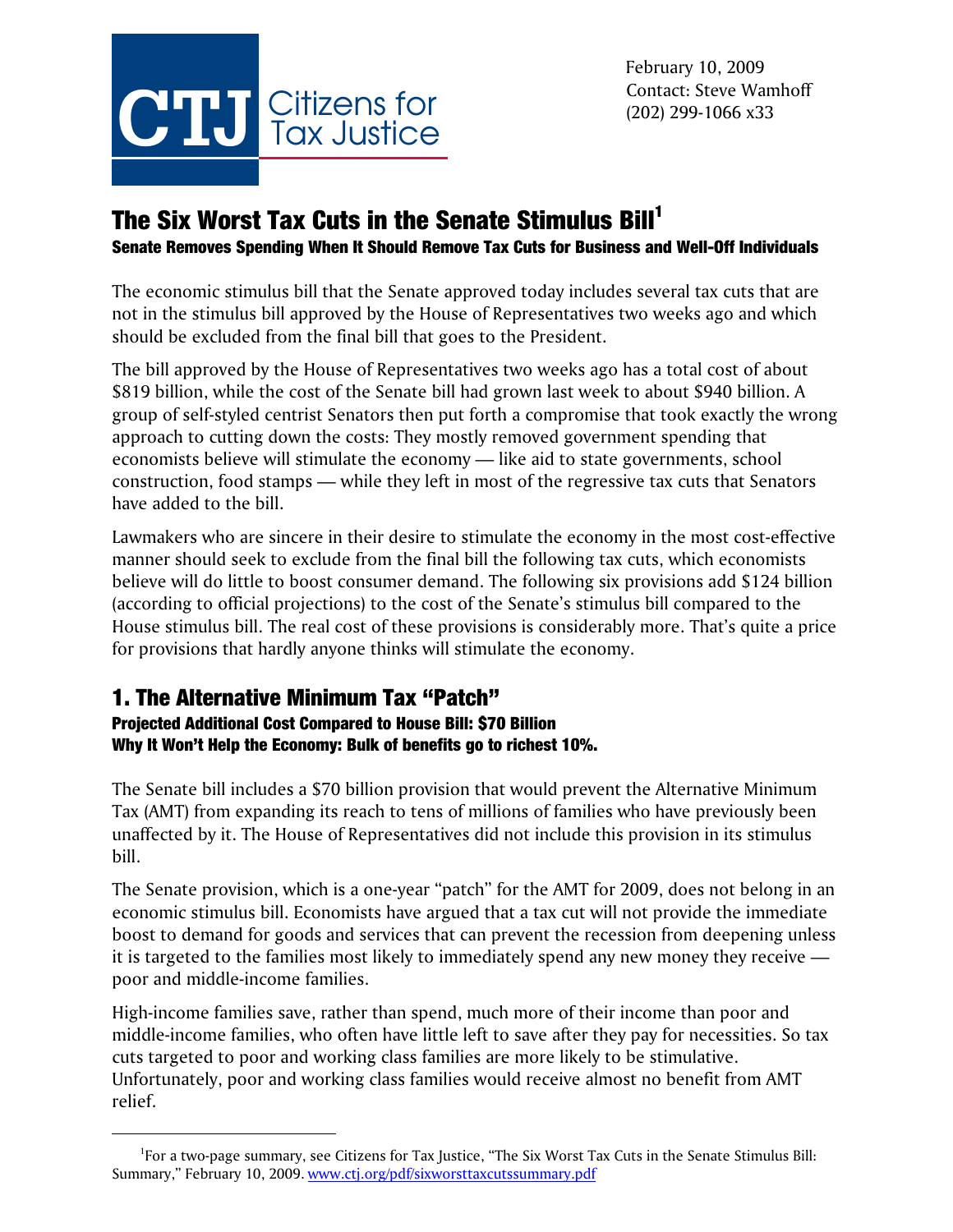#### Page 2 of 8

The AMT is a backstop tax that is meant to ensure that relatively wealthy families pay some minimum amount of income tax no matter how proficient they are at finding loopholes that would otherwise reduce or even wipe out their income tax liability.

There are exemptions in the AMT that keep most of us from being affected by it, but those have not been permanently increased to keep up with income growth since the Clinton years. More important, the Bush tax cuts reduced regular income taxes for many families but made no permanent reduction in the AMT. (The Bush administration intentionally left AMT reform out of its tax cut proposals to avoid revealing their ultimate costs.) The result is that many families who are relatively well-off but not among the very rich will find themselves paying the AMT if no action is taken.

In recent years Congress has decided to enact, every year or so, a "patch," to the AMT, which refers to legislation that increases the exemptions in the AMT to prevent it from reaching more taxpayers for one year. Any patch or permanent reduction in the AMT should, in normal circumstances, be offset by other revenue-raising provisions to prevent an increase in the budget deficit.

The following table shows that nearly 70 percent of the benefits of AMT relief in 2009 would go to the richest 10 percent of taxpayers. The bottom 60 percent of taxpayers (the true "middle-class" and everyone below) would get a mere half a percent of the benefits.

| <b>Income Group</b> | Income Range           | Average<br><b>Income</b> | # with<br>tax cut | $%$ with<br>tax cut | Ave. tax cut<br>for those with | Ave. tax cut<br>for all        | % of total<br>tax cut |
|---------------------|------------------------|--------------------------|-------------------|---------------------|--------------------------------|--------------------------------|-----------------------|
| Lowest 20%          | Less than \$18,500     | \$12.140                 |                   |                     | \$                             | \$<br>$\overline{\phantom{a}}$ |                       |
| Second 20%          | \$18,500 to \$31,000   | 24.526                   |                   |                     |                                |                                |                       |
| Middle 20%          | \$31,000 to \$50,500   | 39.875                   | 465,000           | 1.6%                | 726                            | 12                             | 0.5%                  |
| Fourth 20%          | \$50,500 to \$84,000   | 65.440                   | 4,712,000         | 16.5%               | 947                            | 157                            | 6.9%                  |
| <b>Next 15%</b>     | \$84,000 to \$169,000  | 113.398                  | 14.679.000        | 68.6%               | 2.195                          | 1.506                          | 49.6%                 |
| Next 4%             | \$169,000 to \$436,000 | 244.172                  | 5.277.000         | 92.5%               | 4,980                          | 4.604                          | 40.5%                 |
| Top 1%              | Over \$436,000         | 1,314,582                | 391.000           | 27.4%               | 4,123                          | 1,132                          | 2.5%                  |
| <b>ALL</b>          |                        | \$67,224                 | 25.524.000        | 17.7%               | \$2,542                        | \$449                          | 100.0%                |
| Bottom 60%          | Less than \$50.500     | \$25.514                 | 465,000           | 0.6%                | \$723                          | \$4                            | 0.5%                  |

 **Effects of AMT Relief Provision in Senate Stimulus Bill (increase in AMT exemptions for tax year 2009)** 

Source: ITEP Microsimulation Model, February 2009

### 2. Home Ownership Tax Credit

### Projected Additional Cost Compared to House Bill: \$35 Billion Why It Won't Help the Economy: Benefits wealthy taxpayers and could inflate housing prices.

The Senate adopted an amendment, offered by Senator Johnny Isakson (R-GA), that would provide a tax credit to subsidize the purchase of a home. According to the Congressional Joint Committee on Taxation (JCT), this provision will cost \$35 billion more than the more restricted home buyers' tax credit included in the House bill. The Senate's home buyers' credit would also be far more targeted to the wealthy.

The phenomenon of the housing bubble over the last nine years and the subsequent bursting of that bubble are widely believed to be the cause of the current economic downturn. Many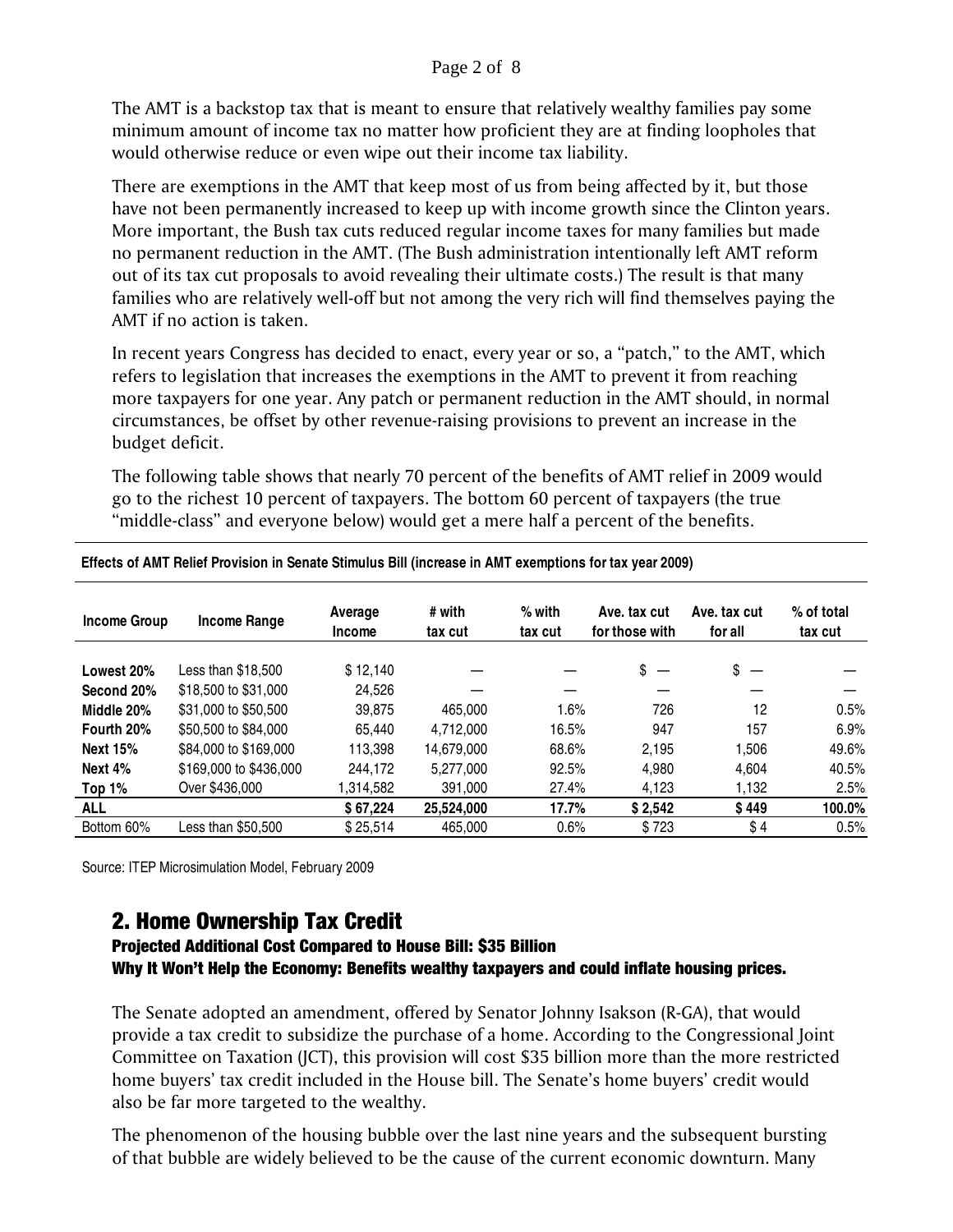#### Page 3 of 8

people simply invested far too much in their homes, paying at inflated prices during the frenzy of easy credit and now living in homes that are worth less than what they owe on their mortgages. In these circumstances, it is bizarre for Congress to try to reinflate home prices.

On the other hand, if this provision does not actually increase the number of home purchases, it will simply be a costly tax break for home purchases that would have taken place anyway. This seems likely, since the credit would not provide any cash at the time when a family makes a down payment on a house. It would only be received later, when the household files federal income taxes for that year. For this reason, it seems unlikely that this tax break would facilitate a home purchase by someone who would otherwise be unable to make such a purchase.

At least the House version of this provision is less expensive and more targeted to people who could actually use some help. The House bill alters the existing temporary home buyers' tax credit (a refundable \$7,500 credit for first-time home buyers that must be paid back over several years) by removing the repayment requirement for most beneficiaries.

The Senate bill takes a much more expensive, and regressive, approach. It would provide a non-refundable credit of 10 percent of the home's cost, with a maximum credit of \$15,000, taken over one or two years. In order to get the full benefit of the \$15,000 credit in one year, a married couple with two children would need to have gross income of \$116,500. If the family elects to take the credit over two years, they would not get the maximum credit unless their gross income was at least \$78,250 each year.

Since the Senate's credit is not refundable, it will only help taxpayers who have a federal tax liability. As if all of this were not enough, the home buyers' credit in the Senate bill, unlike the one in the House bill, has no income limits, meaning even the richest families can enjoy it. And, unlike the House bill, the Senate bill would make this credit available for all home purchases, not just first-time home purchases.

### 3. Above-the-line Deduction for Automobile Purchases

## Projected Additional Cost Compared to House Bill: \$11 Billion

### Why It Won't Help the Economy: Encourages debt and doesn't target those who need help.

The Senate adopted an amendment offered by Senator Barbara Mikulski (D-MD) that would allow an "above-the line" deduction (a deduction available to people who use the standard deduction rather than itemizing deductions) for the interest paid on a automobile loan and for the excise taxes paid on the purchase of an automobile. This tax break, which is projected by JCT to cost \$11 billion, would apply to purchases made after November 12, 2008, and before the end of 2009, of cars costing up to \$49,500. (Why someone should get a tax break for a car purchase they made back in November of last year is unknown.) The House version of the stimulus bill does not include any such tax break for automobile purchases.

It's difficult to imagine how using the tax code to encourage families to take on more debt could be good policy. In addition, this would be a significant tax cut targeted to a specific industry rather than targeted to families who most need help. If the automobile industry needs aid, Congress should debate that issue and consider providing aid directly and more efficiently rather than through the tax code.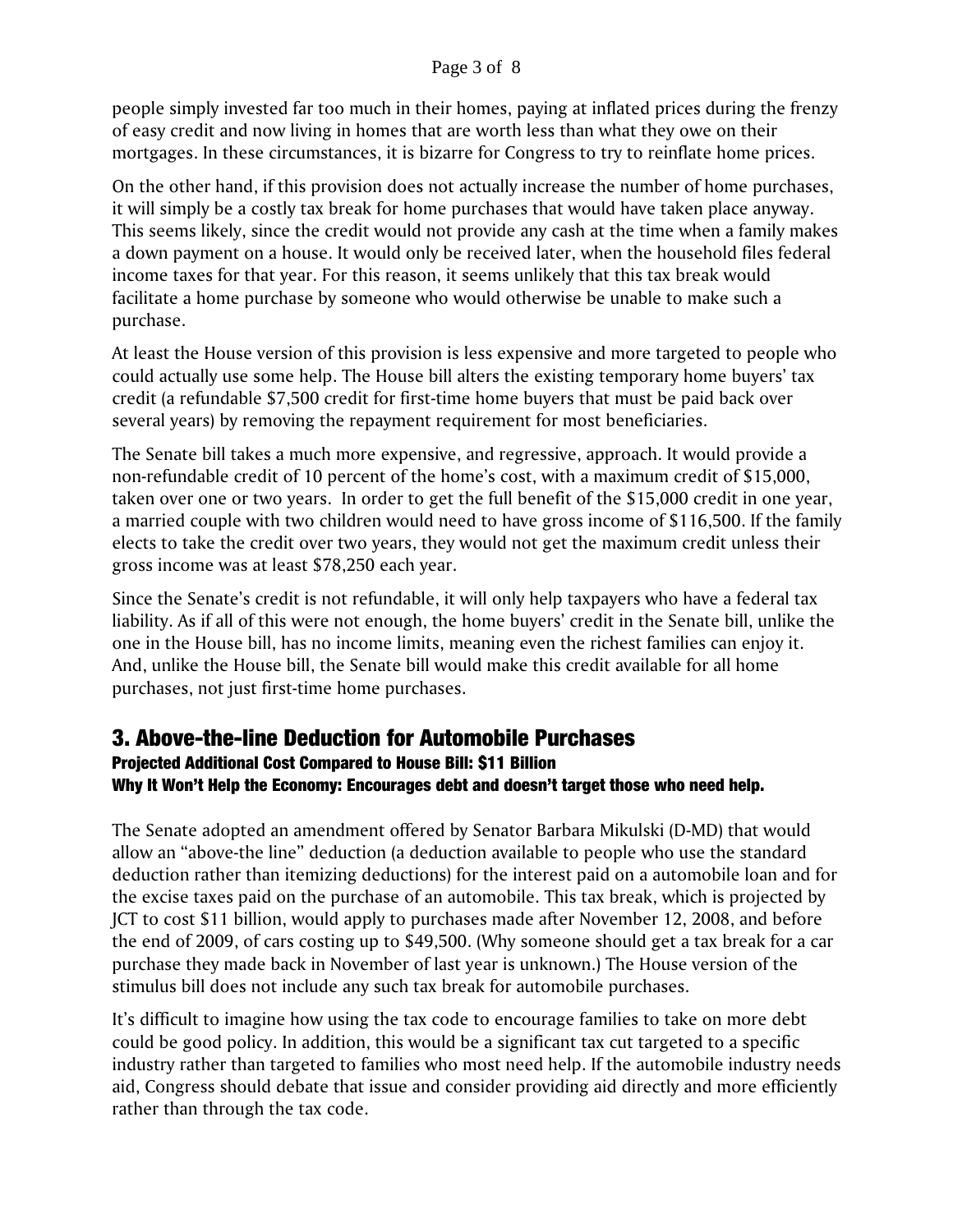### 4. Suspension of Tax on Unemployment Benefits

### Projected Additional Cost Compared to House Bill: \$4.7 Billion Why It Won't Help the Economy: Benefits high-earners more than families who need help.

The Senate bill would eliminate federal income taxes on the first \$2,400 of unemployment insurance benefits in tax year 2009. This might seem like a reasonable idea to someone who doesn't stop to think about it. Surely the best way to target aid to those who could use some help is to target aid by income. But this provisions would target aid to those whose income takes a particular form rather than those whose income is below a particular level.

Very low-income people do not have to pay any income tax, and excluding any form of income from taxation obviously offers the greatest benefits to those in the highest income brackets. The people most likely to benefit from an income tax break for UI benefits are those who earned a great deal before being laid off, or those with a high-earning spouse.

Consider two married couples, each with income of \$100,000. One couple has \$95,000 in earnings for the year and \$5,000 in UI benefits, while the other couple has \$100,000 in earnings. There is no reason why one couple should need a tax break more than the other, but the Senate bill would give a tax break to the couple that has some UI benefits, but not the other couple despite their identical incomes.

To think of this a different way, consider an executive who makes \$200,000 or so during the year, and is then laid off for a few months. She would receive a tax break equal to 28% of the first \$2,400 in unemployment benefits she receives (about \$672) because she is in the 28 percent income tax bracket. The same is true of someone who is laid off for the full year but is married to a spouse who earns \$200,000 that year.

Now consider a family of four with modest earnings. If their income (including UI benefits) is less than \$26,000, they would receive no benefit at all from this tax break. If their income is between \$26,000 and \$42,700 for the year, this tax break is only worth 10% of the first \$2,400 in UI benefits (\$240) because they are in the 10 percent income tax bracket.

## 5. Five-year Carryback of Net Operating Losses

### Projected Additional Cost Compared to House Bill: \$2.2 Billion Why It Won't Help the Economy: Puts more cash in the hands of business owners without changing their incentives to invest or create jobs.

The House and Senate bills both include a provision to make it easier for corporations to use tax losses to get a refund of taxes paid in prior years (i.e., to get a check from the IRS) while doing nothing to change companies' incentives to invest or create jobs. The House of Representatives was at least ashamed of this provision enough to slightly limit its benefits by requiring businesses who use this provision to reduce the tax losses they "carry back" by ten percent. The Senate felt no such compunction, which is why the Senate version of this provision has been projected to cost \$17 billion over 10 years while the House version is projected to cost "only" \$15 billion.

Both these cost estimates significantly understate the true cost of this provision. For example, The Senate version will cost \$67.5 billion in its first two years, with paybacks thereafter, as deductions taken early are no longer available. Its present-value cost (its lump-sum equivalent if paid in full right away) is \$24 billion.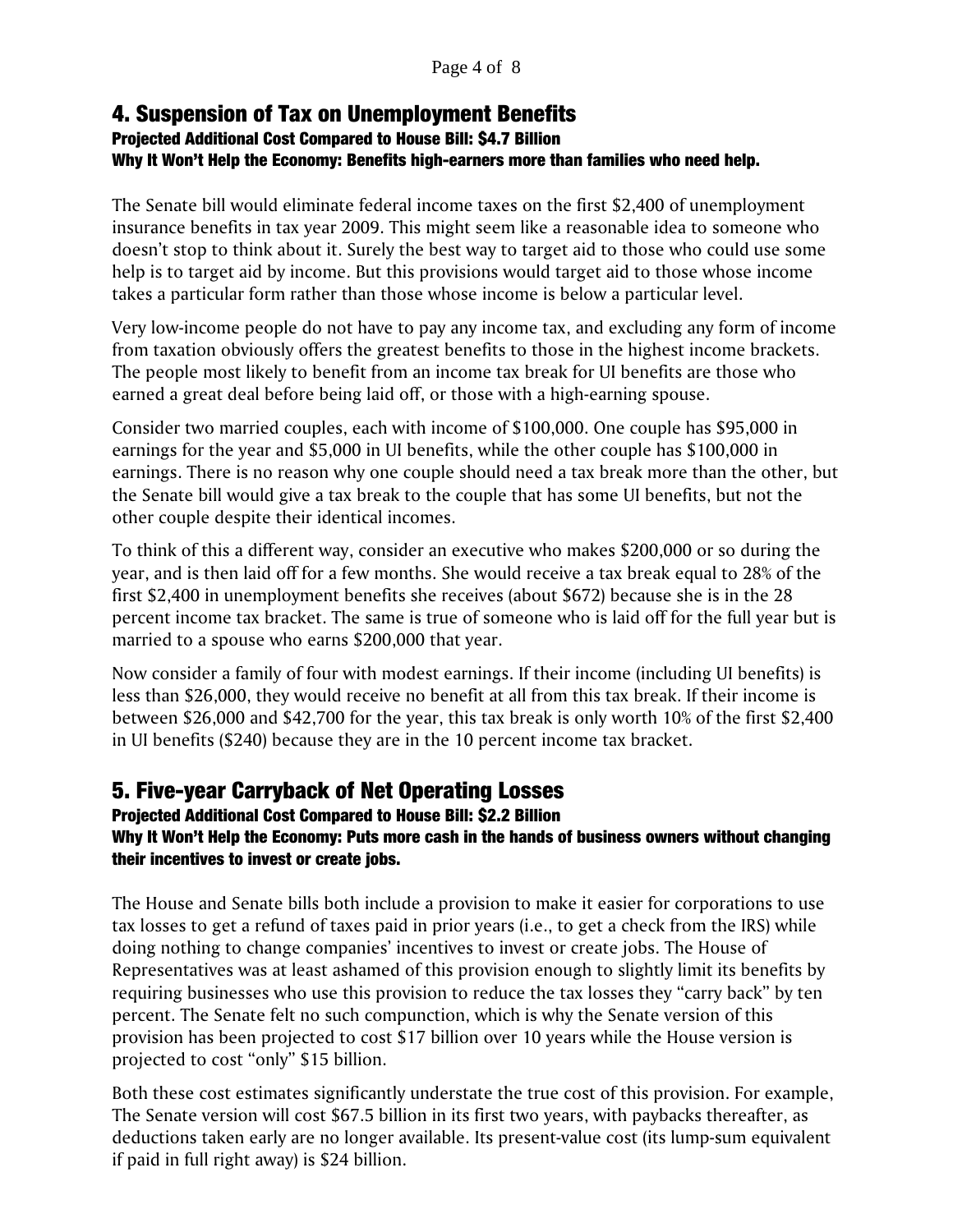As a general rule, a company operating at a loss (for tax purposes) in a given year will not have to pay taxes for that year, because its deductions will wipe out its taxable income. Under current law, if a company has excess deductions for net operating losses (NOLs) beyond its taxable income for the year, it can apply those excess deductions not only against earnings in later years, but also against income taxed in the previous two years. That allows it to get previously paid taxes refunded.

The House and Senate stimulus bills would allow a company to apply those excess deductions against income that was taxed in the previous 5 years (instead of just the previous 2 years).

There is no reason to think this change would lead to the creation or retention of jobs. Allowing a company to use its current year losses to get a refund of taxes paid in the past does not lower the costs of doing business or make it easier to profit. It would simply hand cash to business-owners who are not profiting currently. Smart business people will expand their business only if they can profit by doing so, regardless of how much cash they have on hand. A business owner is likely to lay off workers if she cannot earn enough to cover expenses and enjoy a profit. Simply giving the business owner some cash with no strings attached will not change that.

Worse, this provision would funnel tax cuts to the financial and construction industries, which many analysts believe played a significant part in inflating the housing bubble that turned into the current recession.

This provision does not belong in an economic stimulus bill. If lawmakers are unable to resist the urge to have the IRS send checks to business owners with absolutely no strings attached, they should at least follow the House's lead and make those checks (slightly) smaller.

## 6. Delayed Recognition of Certain Cancellation of Debt Income

Projected Additional Cost Compared to House Bill: \$0.813 Billion Why It Won't Help the Economy: Rewards the behavior that got us here in the first place.

One business tax cut that was included in the Senate bill but not in the House bill is a provision that would allow companies with cancellation of indebtedness income (CODI) to defer taxes on that income.

While this might sound like a nice break for companies that are facing hard times, in reality it would provide a backdoor "bailout" for several industries that taxpayers might not be so keen to bail out.

Under current tax law, any forgiveness of debt is income that is subject to the income tax. For example, if you borrowed \$20,000 from your employer and then, several months later, your employer forgave your entire debt, the tax law says that you have received \$20,000 in income in the form of debt cancellation.

You can see why the tax rules must treat debt cancellation this way. If it was not treated as income, we would all want our employers to simply issue us loans and then later forgive them, instead of just paying us taxable salaries.

Businesses would want the same thing. To the extent that they could convert their income into cancellation of debt income (CODI), they would completely avoid taxes. So it's essential to a working tax system to treat CODI as taxable.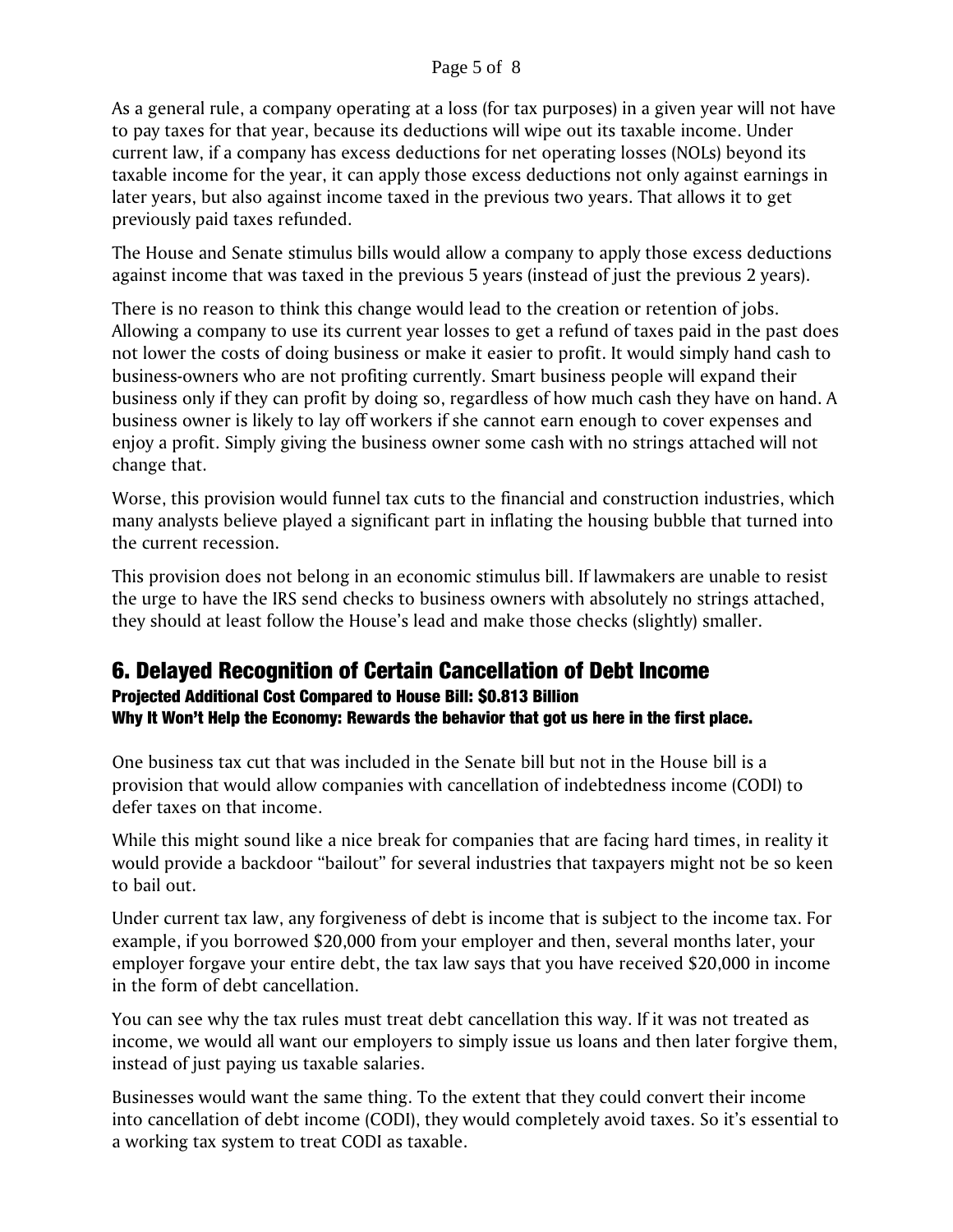#### Page 6 of 8

But the Senate bill would temporarily undermine this essential rule. The Senate bill would allow companies with CODI in 2009-2010 to spread their tax payments on that income over eight years.

It's worth taking a step back and considering what exactly would be subsidized by a tax break for CODI. A company could generally get a tax break because it found itself unable to repay its debts, no matter why the company took on the debt.

This includes companies that borrowed in the last few years, not to expand or invest, but to *pay dividends*. Many companies did this when borrowing rates were low and their balance sheets were "under-leveraged." Their shareholders who received the dividends should bear the loss — not the American taxpayers.

Equally alarming, a tax break for CODI would essentially serve as a bailout for the investors who most aggressively and recklessly borrowed and contributed to the current economic collapse. For example, private equity firms (a euphemism for leveraged-buyout firms) could realize a particularly substantial windfall. Private equity firms buy up companies, which take on debt to facilitate their own takeover. So private equity firms try to engineer buyouts without putting very much money down and then turn big profits for their investors.

But many of these deals are in trouble today. (A recent study estimates about 60% of the debt is trading at "distressed" levels.) Private equity firms are trying to refinance these deals and are hoping for a tax break for cancellation of debt.

There is widespread sentiment that the aggressive borrowing of the private equity firms contributed substantially to the financial markets meltdown. And, after bitter debates over bailing out financial institutions and automobile manufacturers, it seems unlikely that Congress could rescue buyout firms through the sort of direct aid that would catch the attention of the public.

The official estimated cost of the CODI tax break would be a mere \$0.8 billion over 10 years. But in reality it could cost much more. In its first two years, the cost would be \$26.2 billion. After that, when the deferred income begins to be recognized, there would be tax increases. But the present-value cost of the tax break (its lump-sum equivalent if paid in full right away) is still more than \$5 billion.

Excluding the interest costs from the price of a tax cut might not make much of a difference for many types of tax cuts. But in situations where the main benefit provided by a provision is allowing someone to defer taxes to a later date, the interests adds enormously to the total cost of the provision.

Many of the business tax cuts in the stimulus bills allow corporations to delay tax payments, but not reduce tax liability by nearly as much over the long term. So the official cost projections from JCT assume the Treasury will lose revenue in the two years in which these provisions are in effect, but then recoup much of it in later years. But that leaves out the significant costs of borrowing to pay for the tax cuts — what economists call the "time value of money."

Obviously, money in your hand today is worth a lot more than the same nominal amount of money in your hand ten years from now, in part because inflation erodes the value of money over time, but mostly because money now can be invested to earn a profit over time. Of course, business people are perfectly aware of this, which is why they lobby for this type of "deferral" tax break in the first place.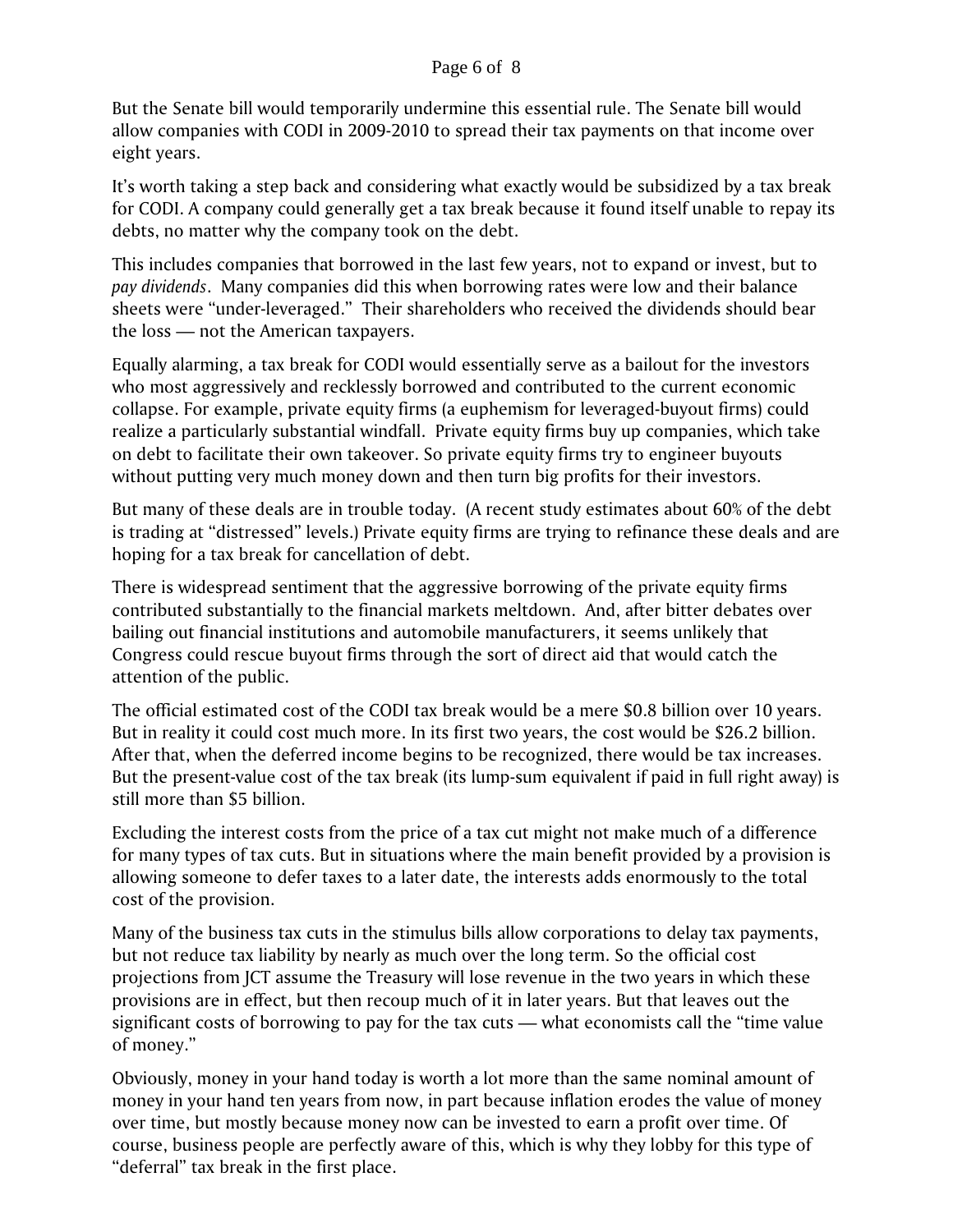#### Page 7 of 8

## Tax Cuts That ARE Effective Stimulus Should STAY in the Stimulus Bill

The Senate bill, like the House bill, does include some tax cuts that could actually achieve the goal of stimulating the economy because they are targeted to the people who are likely to quickly spend any new money they receive — working class families. These provisions are effectively targeted because they include refundable income tax credits.

Essentially all working families pay federal payroll taxes, but many do not earn enough to owe any federal income tax. Congress and presidents since Jimmy Carter (including President George W. Bush) created or expanded refundable income tax credits, which can result in families of modest income having negative income tax liability.

The checks sent from the IRS to such taxpayers can be thought of as a way of offsetting payroll taxes for these families, because the main refundable credits (both under current law and under the House and Senate stimulus bills) are available only to people who work.

The House and Senate bills would create a Making Work Pay Credit (MWPC), a refundable credit of up to \$500 (\$1,000 for couples) for virtually all working class people with earnings. (The credit would be equal to 6.2 percent of the first \$8,100 of earnings, or \$16,200 for a couple, and phased out for high-income families).

The House and Senate versions of the MWPC are slightly different in that income limits are a little more strict in the Senate version. $2$ 

The House and Senate bills would also modestly increase the Earned Income Tax Credit (EITC) for low-income families with three or more children and for married couples.

### House Bill Does a Better Job of Targeting the Child Tax Credit

Both the House and Senate stimulus bills would also improve another tax credit that is (partially) refundable, the Child Tax Credit (CTC). Both the House and Senate stimulus bills would make the CTC more readily available to very poor families, but the House bill does a better job of this.

Currently a parent who earns less than \$12,550 in 2009 is *too poor* to benefit from the CTC. Under current law, the refundable portion of the CTC is limited to 15 percent of earnings *above* \$12,550 in 2009 (this threshold is indexed for inflation).

The House bill would remove this earnings threshold so that the refundable portion of the CTC would be equal to 15 percent of any earnings (the maximum credit would remain unchanged at \$1,000 per child). The Senate bill retains the earnings threshold but lowers it to \$8,100.

 $^2$ Under the House bill the credit is restricted for taxpayers with adjusted gross income exceeding \$75,000 for unmarried taxpayers and \$150,000 for married taxpayers, and is phased out at a rate of 2 percent for each dollar of income above those levels. Under the Senate bill the phase out begins at \$70,000 and \$140,000 and the phase out rate is 4 percent.